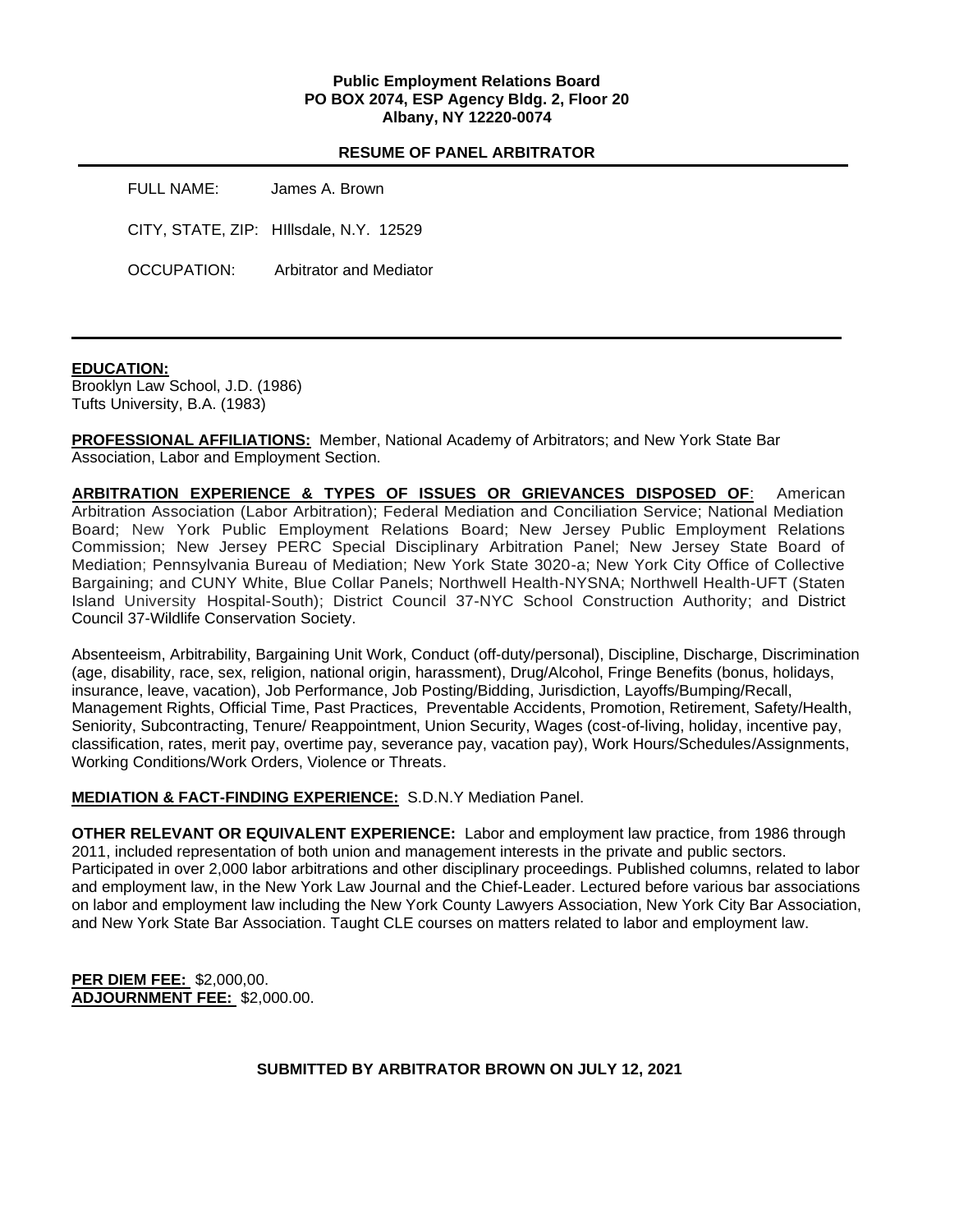#### **Public Employment Relations Board PO BOX 2074, ESP Agency Bldg. 2, Floor 20 Albany, NY 12220-0074**

# **BILLING DISCLOSURE STATEMENT**

ARBITRATOR'S NAME: James A. Brown

The following is a description of my fees and expenses:

# A) HEARING TIME.

- (1) My per diem is \$2,000.00 for each day or any part thereof spent hearing a case.
- (2) If a hearing day exceeds 7 hours, I charge:

 $\Box$ a second full per diem  $\Box$ a prorated per diem

 $\boxtimes$ no additional charge  $\Box$ other (describe) :

(3) Additional comments:

B) STUDY TIME.

- (1) I charge \$ 2,000.00 for each day spent in preparation of the opinion and award.
- (2) This charge  $\boxtimes$  will  $\Box$  will not be prorated for partial days devoted to such preparation.
- (3) Additional comments:

# C) TRAVEL TIME AND EXPENSES.

(1) When travel time plus hearing time exceeds 7 hours in a calendar day:

 $\boxtimes$  Not applicable (no additional charge)

 $\Box$  I charge as follows (describe):

(2) I charge for actual, travel-related expenses incurred in connection with the case  $\boxtimes$ YES  $\Box$  NO.

Where appropriate, a mileage charge for auto travel will be billed at:

 $\boxtimes$  Prevailing IRS rate  $\Box$  Other (describe):

(3) When the scheduled hearing day(s) requires an overnight stay:

There is no charge, other than for lodging and subsistence.

 $\boxtimes$ I charge as follows: Charge a single travel day when travel occurs on non-hearing day.

(4) Additional Comments: